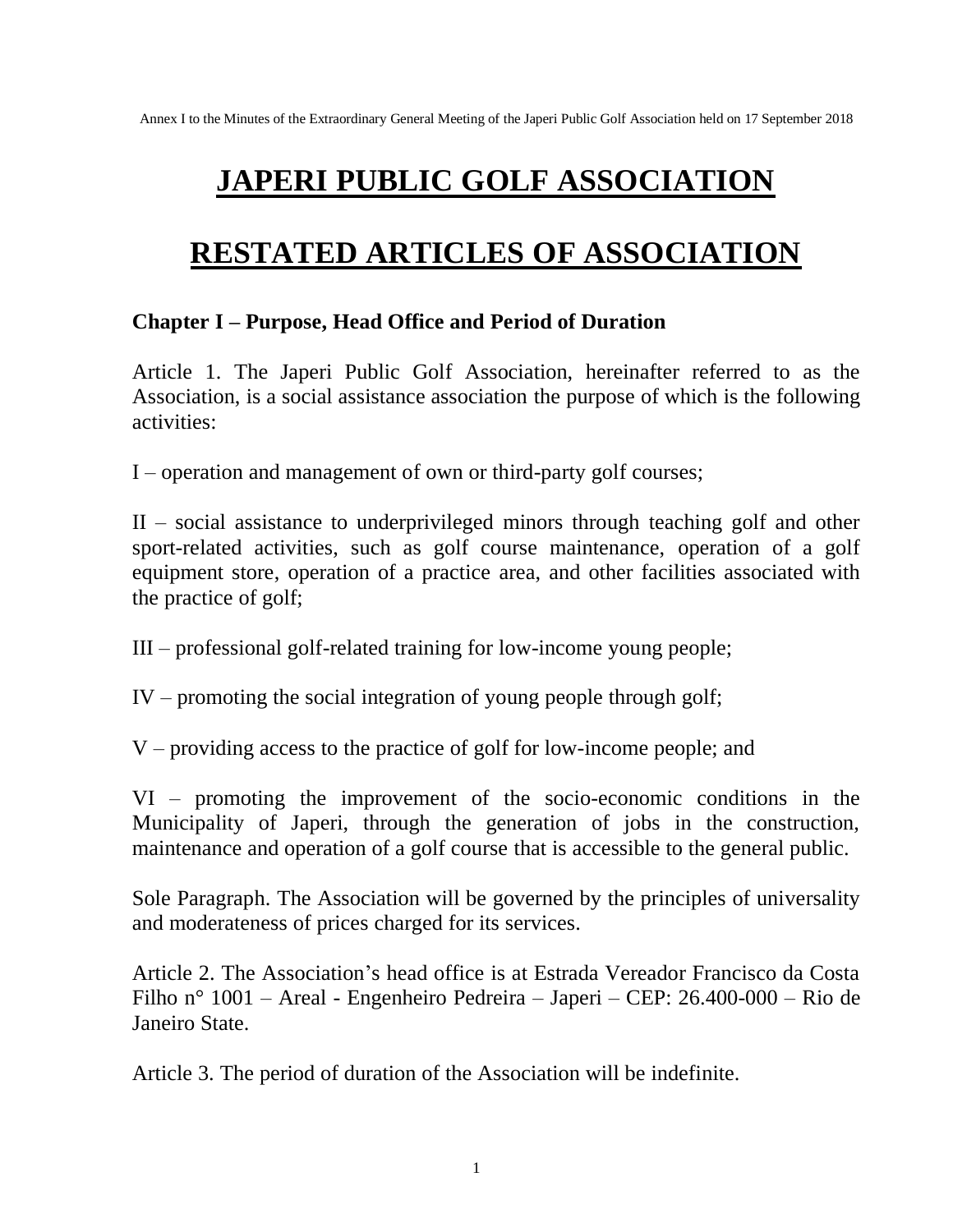## **Chapter II – Assets and Financial Year**

Article 4. The Association's assets consist of the following goods and rights: (a) an initial endowment; (b) donations, subsidies, legacies or contributions from individuals or companies; (c) purchases arising from the exercise of its activities and the management of its resources; and (d) the proceeds from the exercise of its activities.

Article 5. The Association's Financial Year will be from 1 January to 31 December of each calendar year, at the end of which the respective financial statements will be drawn up.

### **Chapter III – Trademarks and Distinctive Signs**

Article 6. The Association's trademarks and distinctive signs will be established by the Internal Regulations to be approved by the Board of Directors.

### **Chapter IV – Members**

Article 7. The Association has the following membership categories:

- a) Founding Members;
- b) Contributing Members; and
- c) Meritorious Members

Sole Paragraph. The members, whatever their category, are not liable, subsidiarily or jointly and severally, for the obligations contracted by the Association.

### **Chapter V – Founding Members**

Article 8. The Founding Members are: the Golf Federation of Rio de Janeiro State – FGERJ and Philip Howard Shepheard Healy.

Sole Paragraph. Founding Members are exempt from the contributions set by the Board of Directors.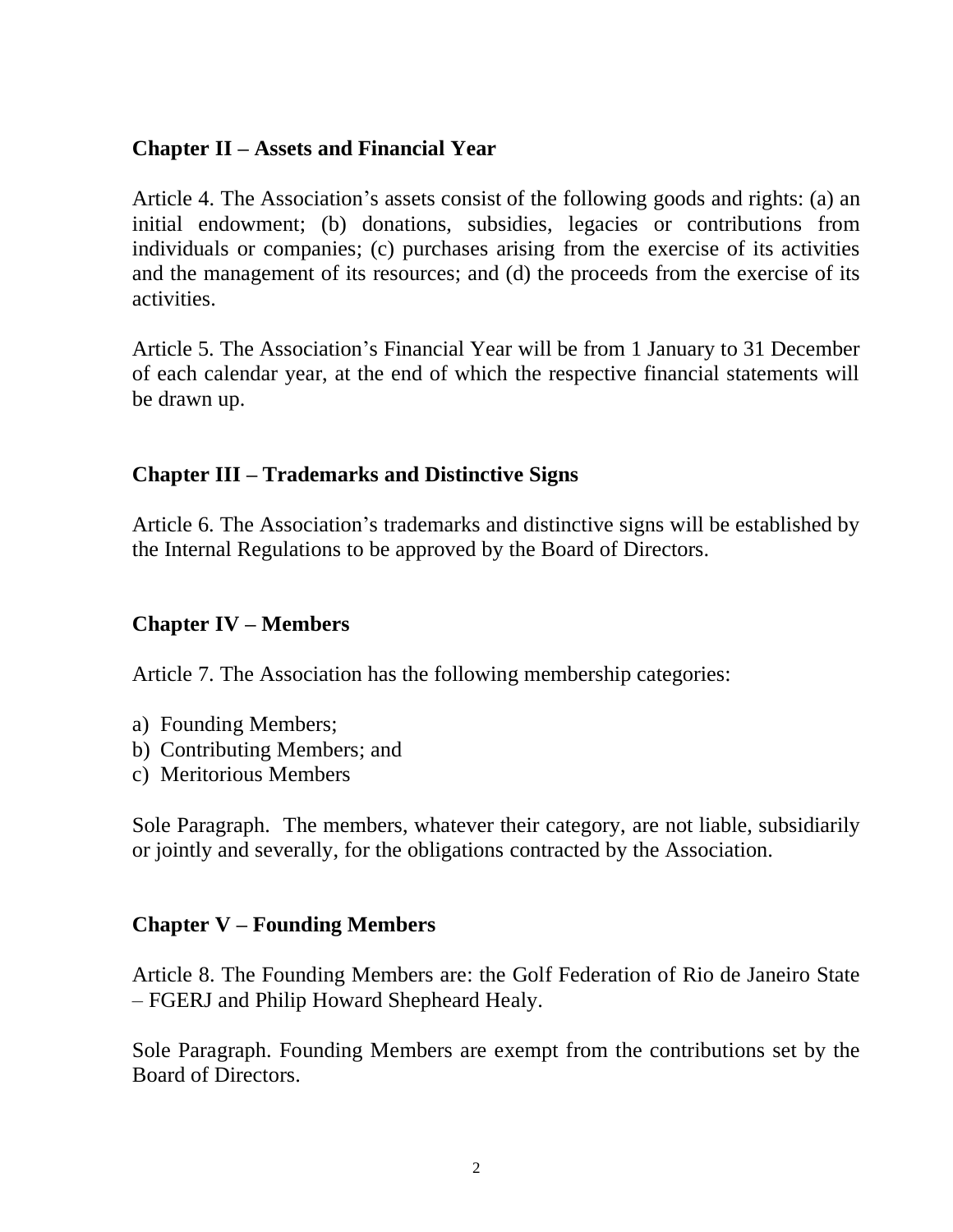## **Chapter VI – Contributing Members**

Article 9. Contributing Members are members whose proposals have been accepted by ⅔ (two thirds) of the members of the Board of Directors.

Sole Paragraph. The Contributing Members will be responsible for paying financial contributions to be set, periodically, by the Board of Directors.

## **Chapter VII – Meritorious Members**

Article 10. Meritorious Members are individuals, whether members or not, who: (i) have provided important services to Golf and the Association and (ii) have been approved for the granting of such honor by ⅔ (two thirds) of the members of the Board of Directors.

First Paragraph. Meritorious Members are exempt from the contributions set by the Board of Directors.

Second Paragraph. Meritorious Members will not have the right to vote at the Association's General Meetings.

Third Paragraph. Meritorious Members will not have an interest in the net assets of the Association in the event of the Association's dissolution.

### **Chapter VIII – The Association's Bodies**

Article 11. The Association will be composed of the following Bodies:

(a) the General Meeting; and (b) the Board of Directors.

## **Chapter IX – General Meetings**

Article 12. General Meetings are meetings of the Association's Founding and Contributing Members, and are the highest Body of the Association.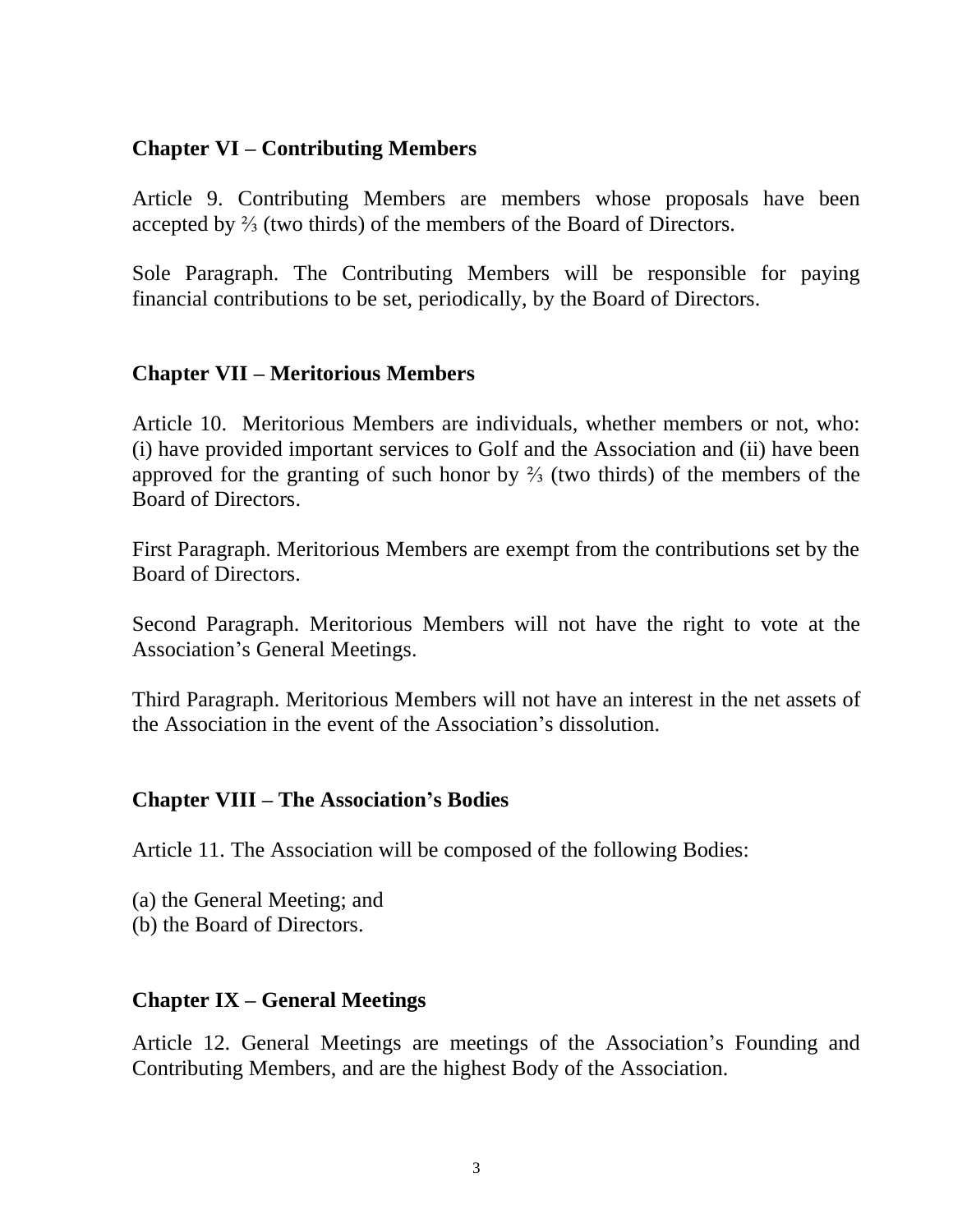First Paragraph. General Meetings will be convened via electronic mail (email), with confirmation of receipt, and will be convened at least 15 (fifteen) days in advance from the date of the respective sending.

Second Paragraph. The call notice will be waived, as well as any irregularity in the call notice, if all the voting members attend the General Meeting.

Third Paragraph. All documents necessary for the resolutions shall be attached to the call notice. No resolution may be taken under the heading of "General Matters".

Article 13. General Meetings will be convened:

I – by the Chairperson of the Board or by the Vice-Chairperson in the absence of the former; or

II – by Directors representing at least ⅔ (two thirds) of the Board of Directors; or

III – by  $\frac{1}{5}$  (one fifth) of the members.

Article 14. The Annual General Meeting will meet by the last day of April, to resolve on the following matters:

I – every year, to examine and discuss the Association's financial statements;

II – every three years, to elect the members of the Board of Directors, including its Chairperson and Vice-Chairperson, who will take office during the first fortnight of May;

Sole Paragraph. The Annual General Meeting will be convened, at the first call notice, with the presence of ⅓ (one third) of the voting members and, with any number, at further call notices. The quorum for resolutions will be, in any event, a majority of those present (50% plus one) at the respective Annual General Meeting.

Article 15. The Extraordinary General Meeting will meet whenever necessary, and shall resolve on the following matters:

I – removal of one or more members of the Board of Directors;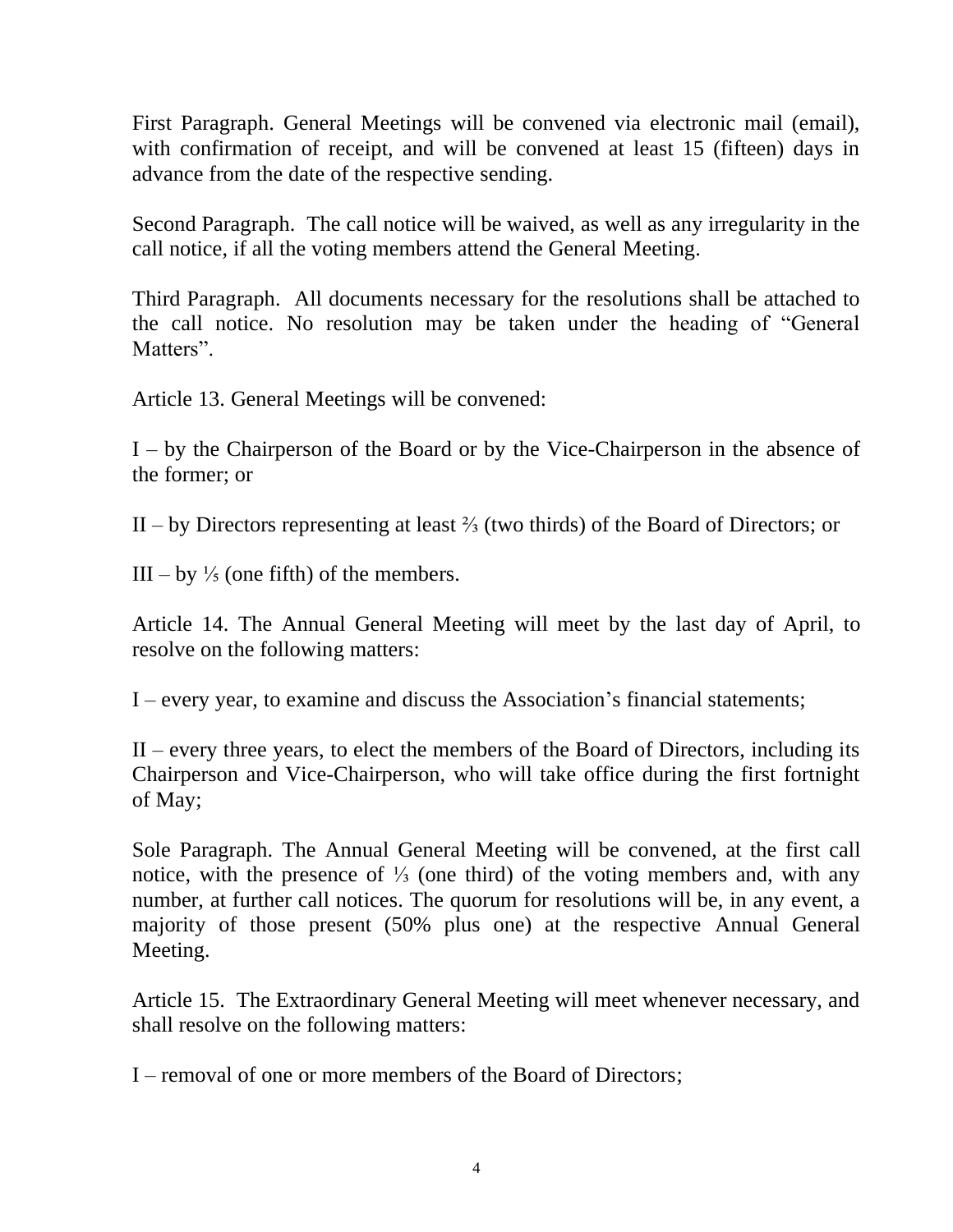II – election of members of the Board of Directors in the event of resignation, removal or death of members of said Board;

III – amend the Association's Articles of Association; and

IV – any other matter within the competency of the General Meeting.

First Paragraph. In the cases set forth in items I and III of this article, the Extraordinary General Meeting can only be convened on first call notice if, at least, an absolute majority of voting members is present (50% plus one) and, at further call notices, with at least ⅓ (one third) of the voting members. The quorum for resolutions will be, for the matters set forth in this first paragraph, ⅔ (two thirds) of the voting members present at the respective Extraordinary General Meeting.

Second Paragraph. In further cases of an Extraordinary General Meeting, the quorum for convening and the quorum for resolutions will be those set forth in the sole paragraph of Article 14 of these Articles of Association.

## **Chapter X – Management**

Article 16. The Association will be managed by a Board of Directors composed of at least 6 (six) and at most 12 (twelve) members, who may or may not be members of the Association.

First Paragraph. The Board of Directors will have a Chairperson and a Vice-Chairperson, who will replace the Chairperson in the event of absence, vacancy, disqualification, removal or resignation from the position.

Second Paragraph. Members of the Board of Directors will be elected by the Annual General Meeting every three years. Candidates for the Board of Directors will be made through slates, which must be submitted no later than 28 March. The slate with the most votes will be elected to the Board of Directors for a period of three years, and may be re-elected for one or more terms, whether consecutive or not.

Third Paragraph. In the event of a tie in the election for the Board of Directors, the tie will be broken in favor of the oldest candidate for Chairperson.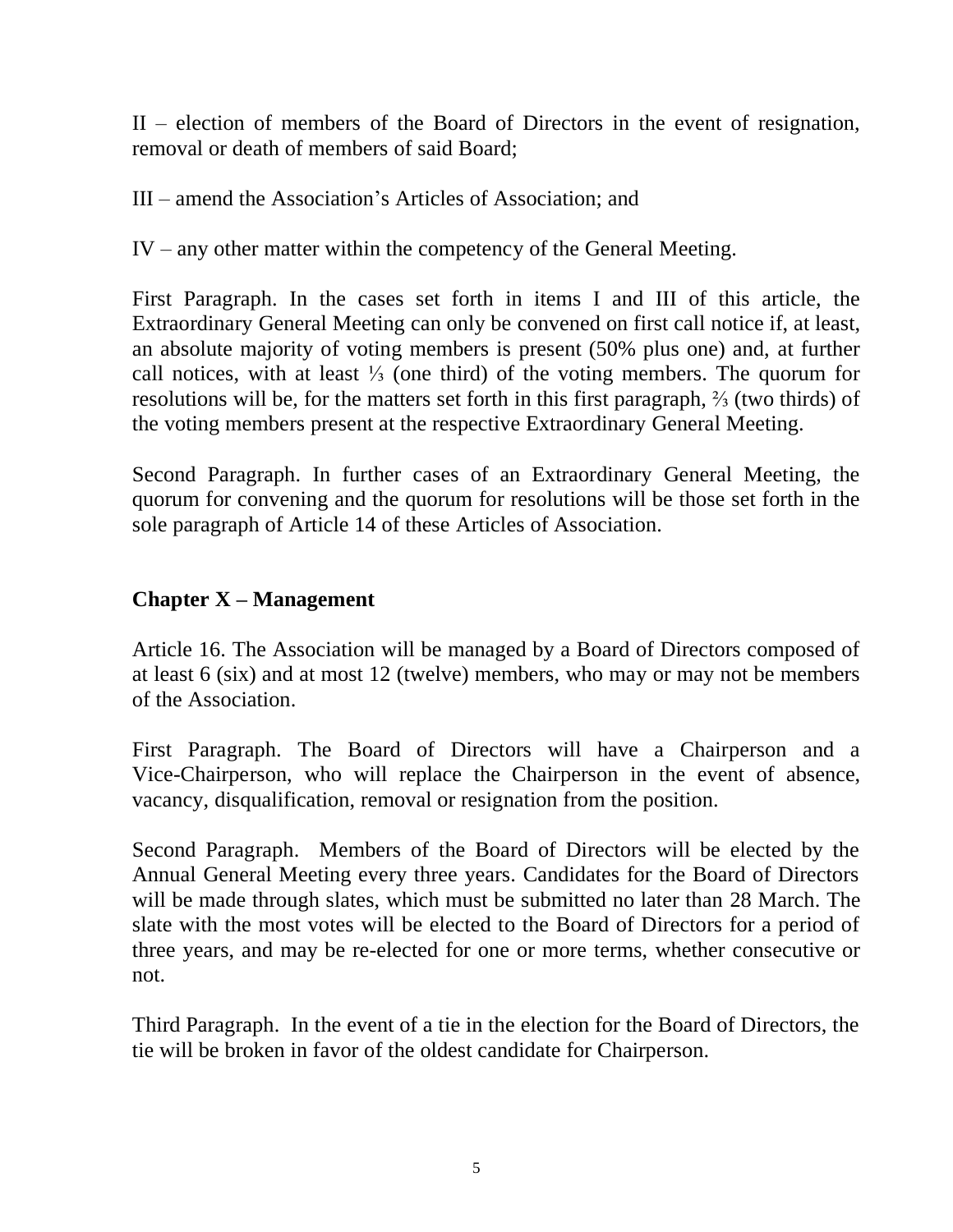Fourth Paragraph. Directors will remain in their positions until the elected Directors take office.

Fifth Paragraph. In the event of resignation of a Director, the Chairperson of the Board may: (i) keep the position vacant until the next election by the Annual General Meeting or (ii) convene an Extraordinary General Meeting to elect a new Director. In the event of resignation or removal of the Chairperson of the Board of Directors, he/she will be replaced by the Vice-Chairperson until the end of his/her term of office.

Article 17. Directors will not be remunerated in any way or kind.

Article 18. The Board of Directors will be convened:

I – by the Chairperson or Vice-Chairperson in his/her absence; or

 $II - by 3$  (three) Directors jointly.

First Paragraph. The call notice will be made at least 5 (five) days in advance by facsimile, electronic mail or any other means through which the receipt of the call notice can be proven.

Second Paragraph. The call notice will be waived, as well as any irregularity in the call notice, if all the Directors attend the meeting.

Third Paragraph. The Board of Directors may meet at a location other than the Association's head office, whenever the situation so requires.

Fourth Paragraph. Together with the call notice and agenda for the meeting, all documents necessary for the resolutions shall be forwarded to the Directors with the advance notice set forth in this article.

Article 19. The meetings of the Board of Directors will be chaired by the Chairperson of the Board of Directors, and will be attended by a secretary, who will draw up the respective minutes and assist the Directors during the meeting.

Article 20. The meetings of the Board of Directors will be convened with the presence of at least 3 (three) Directors.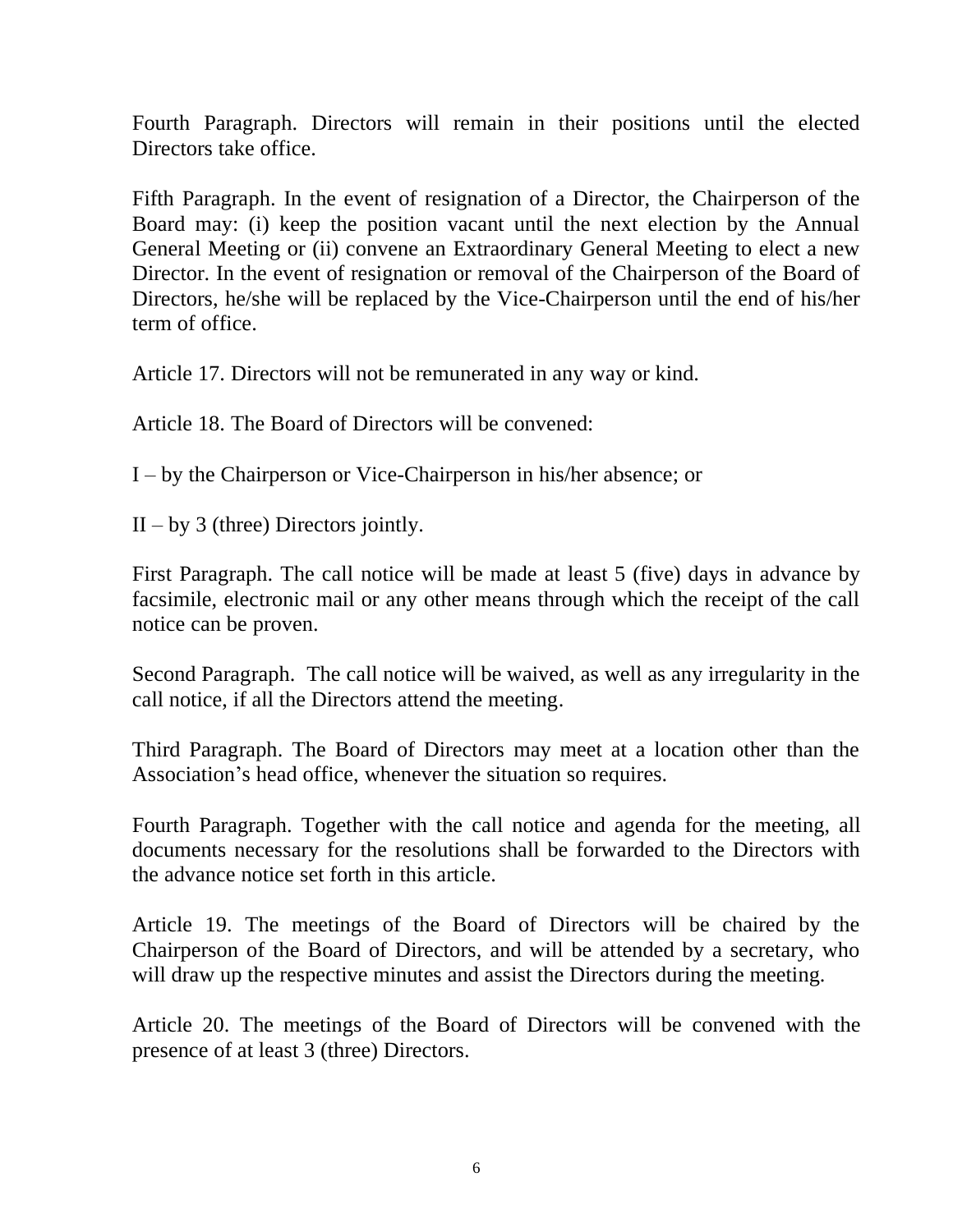Sole Paragraph. Except as set forth in Articles 9 and 10, the quorum for resolutions at the Board of Directors' meetings will be a majority of the Directors present at the meeting.

Article 21. It is the responsibility of the Chairperson of the Board of Directors to:

I – represent the Association with respect to third parties;

II – chair the meetings of the Board of Directors;

III – appoint attorneys-in-fact, and the respective power of attorney must set forth the respective period, except in the case of *ad judicia* powers of attorney, which may be granted for an indefinite period;

IV – individually sign (i) any agreements on behalf of the Association for an amount less than BRL20,000.00 (twenty thousand Brazilian reais) and (ii) any employment contracts, regardless of the amount; and

V – represent the Association with respect to banks and other financial institutions, and he/she can sign checks, credit instruments, foreign exchange contracts, agreements in general, and execute any other commitments, always respecting the limit established in item IV above.

Article 22. It is the responsibility of the Vice-Chairperson of the Board of Directors to:

I – temporarily replace the Chairperson of the Board of Directors in the exercise of the activities set forth in Article 21 of these Articles of Association;

II – replace the Chairperson of the Board of Directors in the event of absence, vacancy, disqualification, removal or resignation from the position; and

III – perform the acts and duties of the Chairperson of the Board of Directors listed in item V of Article 21 above, representing the Association alone with respect to banks and other financial institutions, and he/she can to sign checks, credit instruments, foreign exchange contracts, agreements in general, and execute any other commitments, always respecting the limit established in item IV of Article 21 above, without the need for prior approval by the Chairperson of the Board of Directors.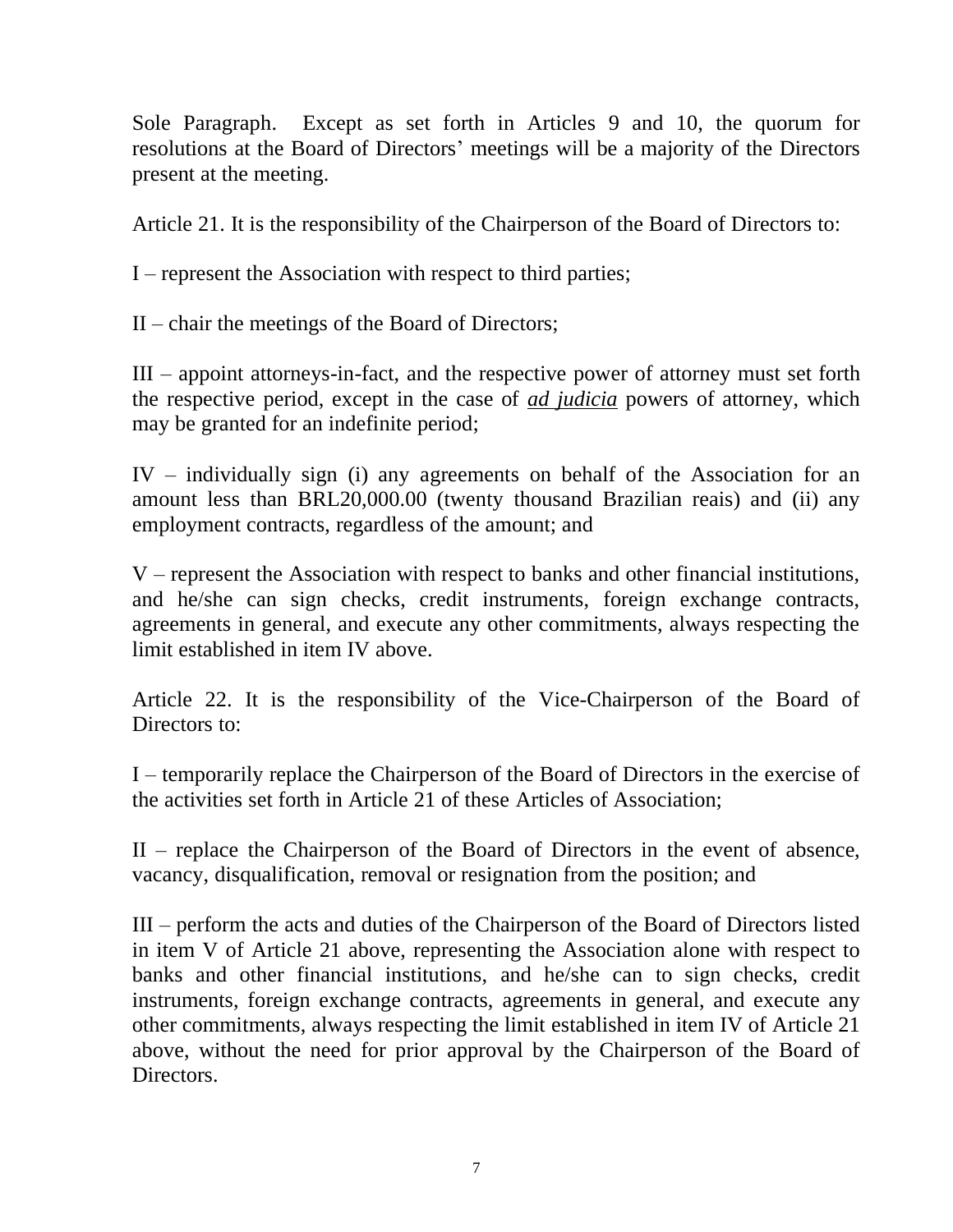Article 23. It is the responsibility of the Board of Directors to:

I – manage the Association;

II – approve the Association's Internal Regulations and other Regulations applicable to the Association and users of its facilities;

III – approve projects connected to encouraging the practice of golf;

IV – approve the calendar of tournaments and championships to be held on the Association's premises;

V – resolve, by the end of December of each calendar year, the Association's budget for the subsequent calendar year;

VI – prepare the Association's annual report and financial statements, submitting them to the Annual General Meeting by 28 March of each calendar year;

VII – set the contributions to be paid by the Contributing Members;

VIII – set the prices to be charged for the services provided by the Association, such as "green fees" and others;

IX – resolve on the hiring, as well as setting the remuneration of the Association's employees;

 $X$  – approve any agreements with a value equal to or greater than BRL20,000.00 (twenty thousand Brazilian reais). In the case of successive term agreements, the annual value of the agreement will be considered for the purposes of the provisions of this item. In the event of agreements the remuneration for which is established as a percentage, the maximum amount of remuneration will be considered for the purposes of this article.

XI – appoint the Association's external auditors, whenever deemed necessary;

XII – approve the opening and closing of the Association's branches; and

XIII – interpret these Articles of Association and resolve on omissions and any other situations not expressly set forth in these Articles of Association.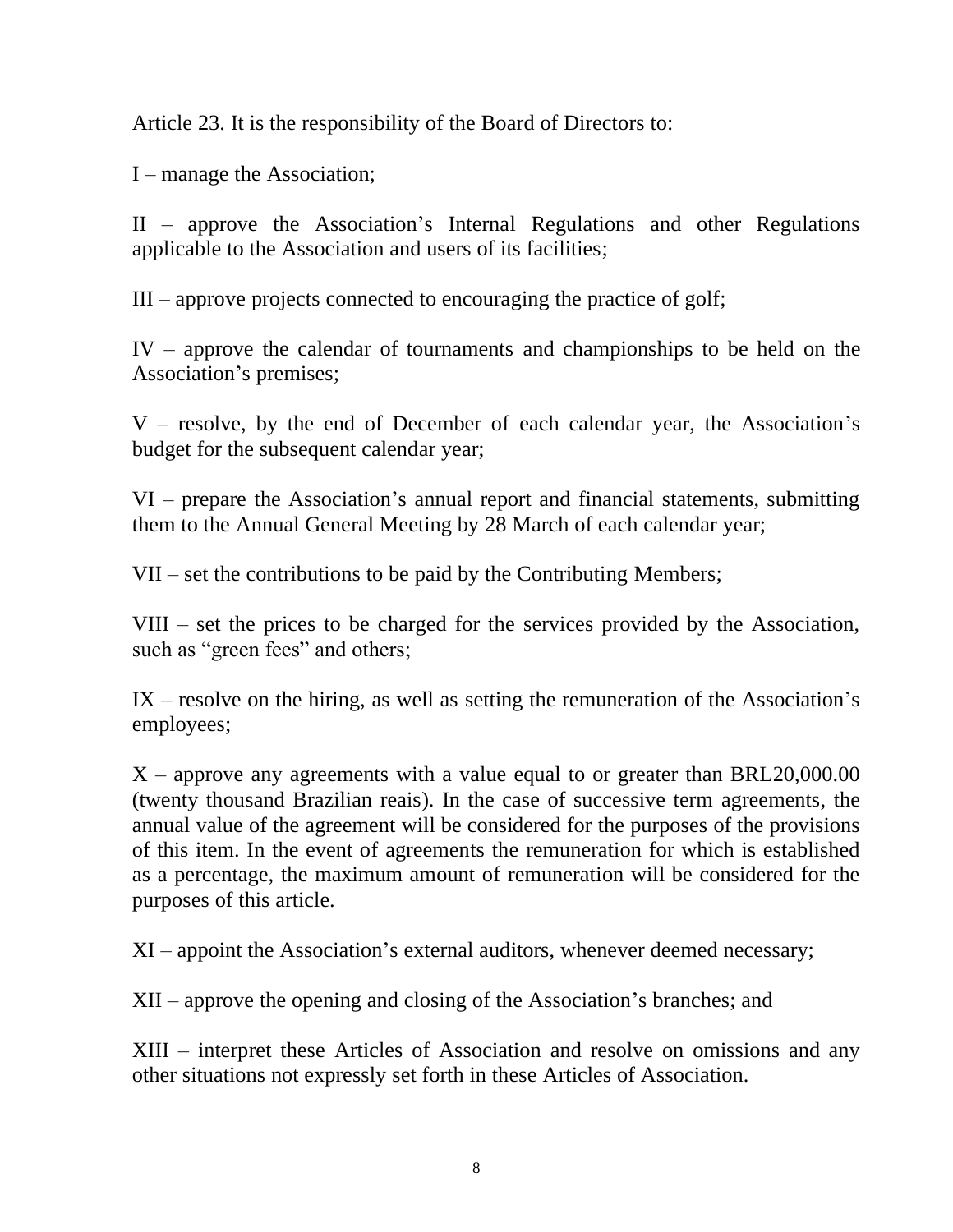Article 24. Except for the provisions in items III and IV of Article 21, the Association will be represented by at least two Directors, who shall sign any documents involving the Association, including, but not limited to, agreements and credit instruments of any kind.

First Paragraph. Agreements with a value equal to or greater than BRL20,000.00 (twenty thousand Brazilian reais) will depend on the prior approval of the Board of Directors (item X of Article 23 of the Articles of Association).

Second Paragraph. In the case of successive term agreements, the annual value of the agreement will be considered for the purposes of this article.

Third Paragraph. In the event of agreements the remuneration for which is established as a percentage, the maximum amount of remuneration will be considered for the purposes of this article.

Article 25. It is forbidden for any Director to vote on matters or resolutions in which he/she has, in real and effective terms, a conflict of interest with the Association.

### **Chapter XI – Dissolution of the Association**

Article 26. In the event of the Association's dissolution, the following rules will be observed:

I - Approval of the dissolution by at least ⅘ (four fifths) of the voting members, at two Extraordinary General Meetings, with an interval of not less than 30 days;

II – The assets will be sold by a special committee designated for this at the first Meeting;

III - After payment of all liabilities, the balance ascertained on the sale of assets, if any, will be shared equally among all Founding and Contributing members who are in full exercise of their statutory rights, with the exception of Meritorious Members;

IV - The apportionment will be carried out after the settlement of the Association's obligations by the mentioned special committee.